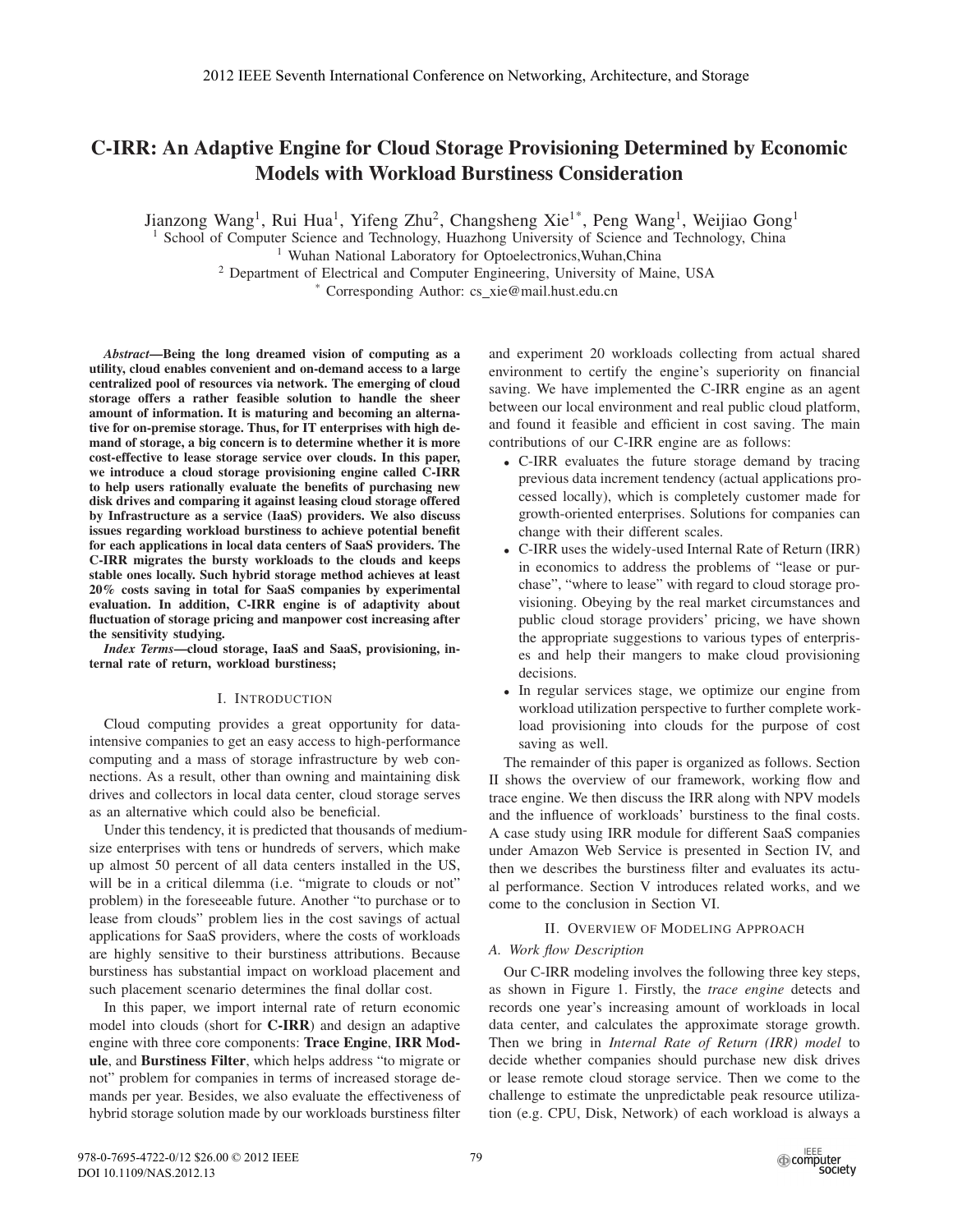priority and risk in the local data center, because a bursty (i.e. high peak-average utilization ratio) workload actually causes a less dense workload placement possible on the server and hence much lower average server utilization, which renders in deployment of more resources and higher cost. Thus, in the following phase, we come up with a module called *burstiness filter* to identify those bursty workloads and then migrate them to the cloud storage service providers for the benefit of cost savings and risks avoiding.



Fig. 1. Framework of C-IRR

In other words, as shown the working flow in Figure 1, we apply a *Trace Engine* to analyze previous records in the local data center to predict data extension tendency and estimate future demands in storage. Then predicted results will be input into IRR Module, where we use our IRR approach to draw graphic images of calculated  $\triangle$ IRR values for a storage life expectancy from  $0$  to  $N$  years. Based on the results, the enterprises can make a quick purchase or lease decision in a more straight way. A positive  $\triangle$ IRR value motivates companies to purchase new storage devices. Conversely, a negative  $\triangle$ IRR stimulates companies to lease remote cloud storage instead of buying new ones. After disk drives bought as a new part of local clusters within the firms, the Burstiness Filter, a module in our C-IRR, continues to monitor users' request (i.e. workloads). The administrator sets a threshold as a guide to detect the bursty workloads and then migrates them to the clouds.

# **B.** Trace Engine

The Trace Engine takes following three steps to complete the data extension tendency:

- 1) Based on the amount of new applications flowed into the local data center every year, the engine calculates and documents the storage increase records.
- 2) The predicted result of current disk demands is calculated by Eqn. 1 decided by the past storage growth and weight.
- 3) Trace Engine then transmits data to IRR module, where the "to purchase or not" decision is made.

The disk demands are influenced by the past years' statistics and their weights (A closer year is often endowed with a higher weight). The equation for storage demands prediction for year  $N$  is as follows:

$$
T_N = \sum_{t \in N} T_t \times \mu_t \tag{1}
$$

where  $\mu_t$  means impact factor of increased storage in year t, which can be set on the basis of company's business expansion performance, market needs and long-term plan.

### **III. IRR MODULE AND WORKLOAD BURSTINESS**

## A. The NPV and IRR model

In this paper, we use IRR model to help companies make decisions about "whether or not to migrate to cloud". Because the value of IRR takes into considerations of the time value of money, which can be considered as the interests earned from a risk-free investment. Compared with the NPV method, which only indicates the value or magnitude of the investment, the IRR method on the other hand reveals the efficiency, quality, or yield of an investment.

We introduce how to calculate the  $\triangle$ IRR from economics perspective in this section. IRR provides the expected return rate of the project, it is the rate (represented by  $r$  in Eqn. 2) that makes NPV equal 0. To get an IRR of a project, we should first simplify the NPV equation form, and get the cash flow per year.

The simplified NPV equation is shown in Eqn. 2, and the parameters are reflected in Table I.

$$
NPV = \sum_{t \in n} \frac{C_t}{(1+r)^t} \tag{2}
$$

**TABLE I** NOTATIONS OF NPV MODEL

| <b>Notations</b> | <b>Description</b>                        |
|------------------|-------------------------------------------|
| $C_t$            | Cash flow in year t. if $C_t > 0$ , it is |
|                  | in flow; Otherwise, out flow.             |
| $C_0$            | Initial disk drive investment. $C_0 < 0$  |
| $\boldsymbol{r}$ | Discount rate                             |
|                  | Time period (years)                       |
| $\eta$           | Life cycle of this project (years)        |

So we can infer IRR of purchasing new disk drives  $(IRR_P)$ according to Eqn. 3, and similarly the IRR of leasing over the clouds  $(IRR_L)$  is obtained according to Eqn. 4.

$$
NPV_P = \sum_{t \in n} \frac{C_t}{(1 + IRR_P)^t} = 0
$$
 (3)

$$
NPV_L = \sum_{t \in n} \frac{C_t}{(1 + IRR_L)^t} = 0
$$
 (4)

Generally IRR [3] cannot be solved analytically if  $C_t$  is arbitrary. However, in the above equations, we have single outflow and multiple inflows, i.e.  $C_0 \leq 0$  and  $C_t \leq 0$  for  $\forall t > 0$ . We can have simplified numeric solution according the following two equations: Eqn. 5 and Eqn. 6 [4]. The initial two items,  $r_0$  and  $r_1$ , are estimated by predicting the cash flow of the first two years. Then we can calculate  $\triangle$ IRR by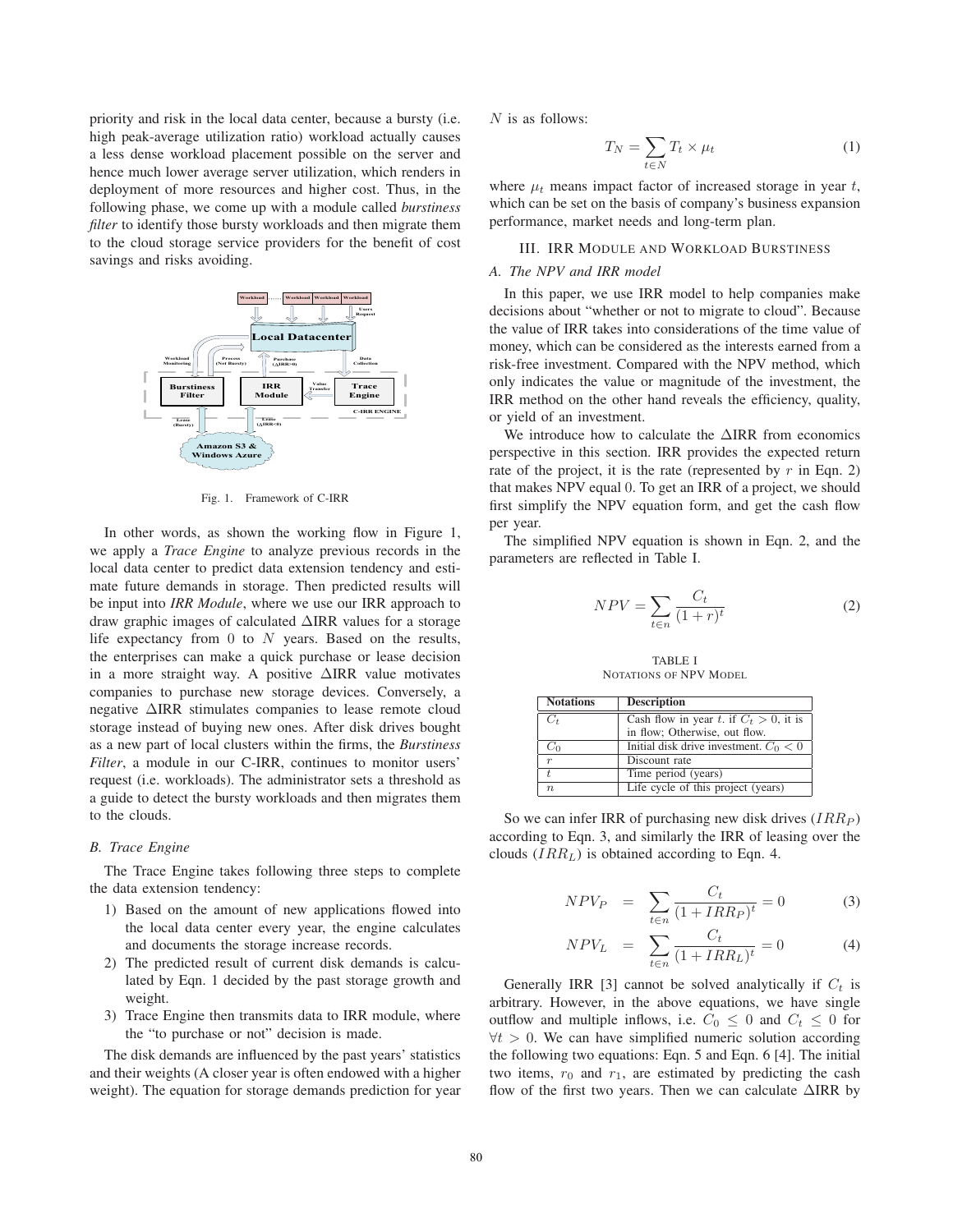using Eqn. 7. If ΔIRR is positive, companies are motivated to purchase new disk drivers rather than leasing from IaaS providers:

$$
r_{n+1} = (1 + r_n) \left(\frac{1 + r_{n-1}}{1 + r_n}\right)^K - 1
$$
\n
$$
\log(NPV + ||C_n||)
$$
\n(5)

$$
K = \frac{\log(NPV_{n,in}/|C_0|)}{\log(NPV_{n,in}/\log NPV_{n-1,in})}
$$
(6)

In this equation,  $NPV_{n,in}$  refers to the NPV's inflow only (set  $C_0 = 0$ , and compute NPV).

$$
\Delta IRR = IRR_P - IRR_L \tag{7}
$$

Four parts make up a purchased asset's NPV:

- 1) The cost of purchasing storage, C
- 2) The revenue made by the purchased storage in year  $t$ ,  $R_t^P$
- 3) The purchased storage's expected operational *e*xpense in year  $t$ ,  $E_t^p$

$$
E_t^p = 365 \times 24 \times \eta * (\rho_c + \rho_d * \Omega_d) + \Omega_a * W \qquad (8)
$$

where  $\eta$  means utility cost,  $\rho_c$  and  $\rho_d$  represent power demands for every disk controller and drive respectively, and  $\Omega_a$  is number of operators,  $\Omega_d$  is number of disks, while  $W$  is the administrator's salary per year.

4) The storage *s*alvage value at the end of its useful life  $N, S$ 

$$
S = \rho_d \times \Gamma \times P * e^{-0.438*t}
$$
 (9)

where  $\Gamma$  means depreciation factor and  $P$  expresses disk driver price, and the  $e^{-0.438*t}$  derives from [1] in which disk price trends are predicted using regression analysis.

The standard capital budgeting for bringing new disk drives into local data center is as follows:

$$
NPV_p = \sum_{t \in N} \frac{R_t^p - E_t^p}{(1+r)^t} - \frac{C}{(1+r)^0} + \frac{S}{(1+r)^N}
$$
(10)

Similarly, the NPV of a leased asset includes the following four components:

1) The lease payment in year  $t, L_t$ 

$$
L_t = S_L \times \Psi \tag{11}
$$

where Ψ means the IaaS providers' charge for renting their servers per year, and  $S_L$  is total storage leased over the clouds.

- 2) The revenue made by leasing storage in year t,  $R_t^L$
- 3) The leased storage's expected operational expense in year  $t$ ,  $E_t^L$

$$
E_t^L = \Omega_c \times P \tag{12}
$$

where  $\Omega_c$  indicates the number of operators over clouds.

4) Based on economic Law of One Price [2] , firm's cost of capital and interest rate for renting clouds can be substituted by interest rate  $r$ .

So the equation for calculating the NPV of an asset leased over the cloud is as follows [5]:

$$
NPV_p = \sum_{t \in N} \frac{R_t^L - E_t^L - L_t}{(1+r)^t}
$$
 (13)

# *B. Implementation*

Our C-IRR engine is implemented primarily in Matlab, with small portion of C/C++ and Python. To access and manage the elements of the cloud storage, we integrate libs3 and libcurl into C-IRR for interaction with Amazon S3 to grab the realtime pricing information every five hours. The monitoring and burstiness filter functions are implemented in the back-stage management for the workloads tracking. As described in more detail later in the evaluation section, C-IRR lowers cost and improves performance by adopting an adaptive engine for the determination how many storage resources stored on the cloud provider.

### IV. COMPONENTS EVALUATION

## *A. Case Study of IRR method*

In this study of cases, we adopt Amazon S3 as IaaS providers and aim to examine and find the scenarios lying in different companies when they face the "to lease or not" problem. Suppose the enterprise purchases new disk drives for its local data centers, we should take following elements into account:

- Assume a new disk controller (\$1800) must be bought, which consumes 0.5 KW of power.
- A hard drive with 1TB capacity costs approximately \$100, and each consumes 0.01 kilowatt/hour of power.
- The electricity price  $\eta$  is \$0.045 per kilowatt hour.
- The depreciation factor for the salvage disks  $\Gamma$  is 0.1.
- Assume the administrators' payment  $(W)$  is \$1200 per year for maintenance of 1TB.
- Suppose the income that 1TB brings is \$4000 per year

Otherwise, if the company chooses to store data over clouds, the charge policy is \$0.093 per GB under S3's RRS pricing strategy. Besides, we assume the administrators' salary in this case is \$600 per year for preserving 1TB. To better evaluate the IRR performance for both situations, as a part of investment, we assume all salaries have been paid off before the first year and the income is as much as that of purchased scenario.

Based on above mentioned conditions and the equations showed in Section IV, we can get the cash flow. Figure 4, 5, 6 show the results when using S3's RRS, through which we are able to calculate the IRR value shown in Figure 3.

These graphs of cash flow show:

- The costs and profits both increase with the scale. The more storage demands those companies require, the more costs and profits will be in the next future years
- The cost of purchasing new disk drives is relatively higher than that of leasing from IaaS providers.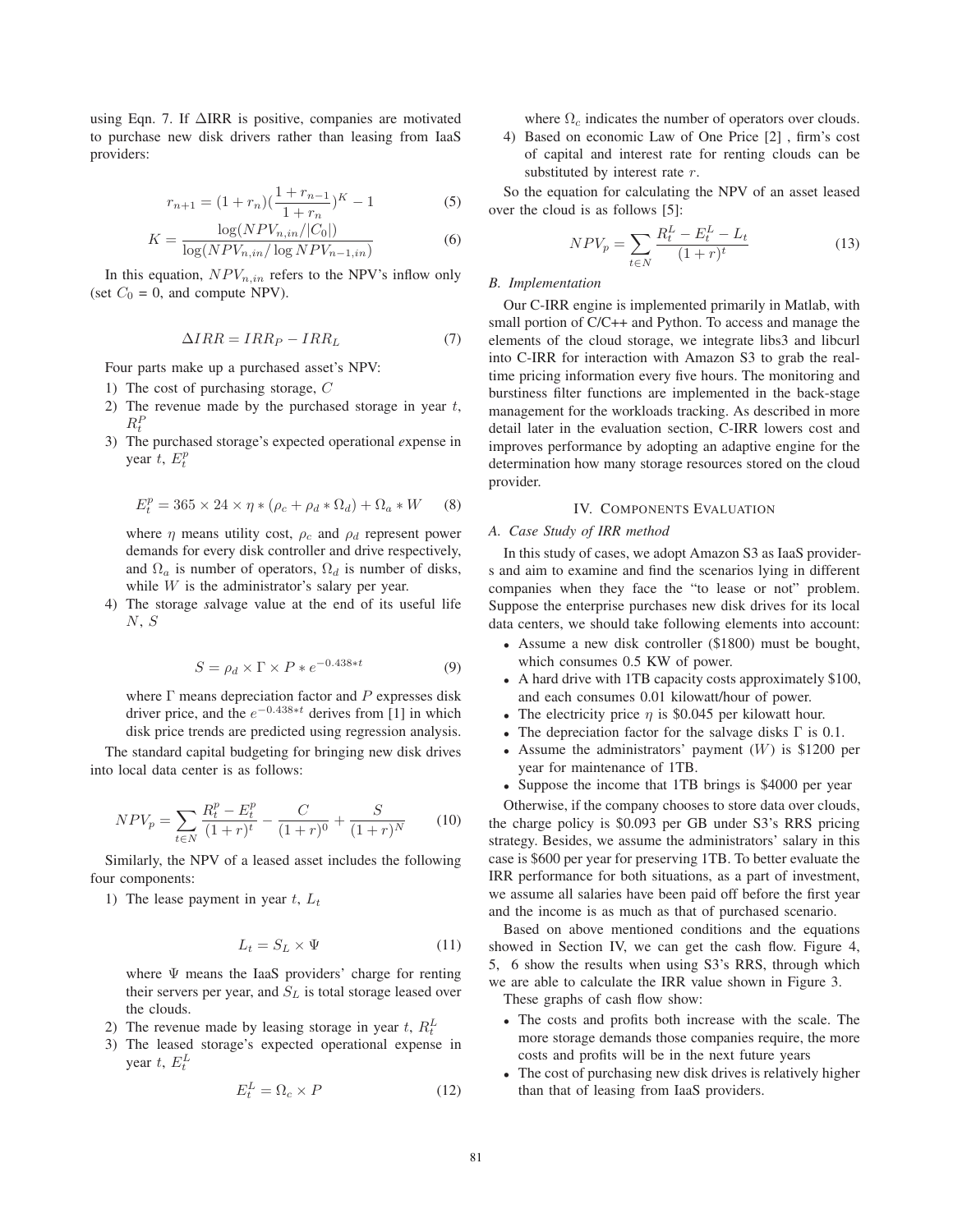



Fig. 2. CPU and Disk Demands in Utilization for 20 Workloads in Shared Fig. 3. The value of IRR under different purchase and lease scenarios when Environment the annual storage growth rate is 1, 4 and 10TB



Fig. 4. Cash flow when annual storage growth is Fig. 5. Cash flow When annual storage growth is Fig. 6. Cash flow When annual storage growth is 1T (small-sized) in S3's RRS Environment 4T (medium-sized) in S3's RRS Environment 10T (large-sized) in S3's RRS Environment

- The difference of puchasing cost/profit and leasing rises over time.
- The profit of purchasing new disk drives is pretty close to that of leasing for small-sized company, while the profit of purchasing is much higher when the demands go beyond 1 TB.

Figure 3 shows the IRR results under different circumstances, where we can infer that the value of IRR is the same for distinct annual storage growth when leasing from the cloud. The hypothetical numbers of increased storage requirement for small and medium-sized enterprises are 1TB and 4TB respectively, and the number for Large-sized enterprises is 10TB.

For small-sized enterprises aforementioned, the blue line in Figure 7 shows the approximate ΔIRR trend in recent 8 years. We find that the IRR of leasing over the clouds exceeds that of purchasing new disk drives and human capital for operation and monitoring. For the large enterprises with a data center of thousands servers, their trend of ΔIRR is indicated by red line. As described in the curves, the investment of purchasing new devices becomes more profitable, the tendency is quite clear and starts to even out after 6 years, and such investment benefit those far-sighted enterprises with servers of long expectancy. As with the medium-sized companies described by green curve, their choices are on the borderline. The decision highly depend on the IaaS's providers' charge strategies.

#### *B. Test of Burstiness Filter*

Our Burstiness Filter aims to detect those applications with high burstiness and transport them to the IaaS providers. In this way, the resources in local data centers can be utilized more efficiently and more profits can be made by SaaS providers.

In the burstiness filter, the bursty workloads migration process can be divided into three steps:

- Firstly, Once a new application enters into the local data centers, our filter begins to monitor it for three days and record its utilization every five minutes.
- After three days' trace, we get 864 pieces of data for each workload, where the system can automatically calculates the average and peak demands, and thus gather information about peak-average ratios.
- In the mean time, the administrator sets a threshold to differentiate bursty workloads and normal workloads. For example, if the threshold is set at 10, it means when a workload's peak-average ratio exceeds 10, it will be migrated to the clouds and managed by IaaS providers.

To more clearly test our filter's performance, we consider the threshold equals 50 and do not expect additional networking cost has much impact on total cost. Figure 8 shows their overall cost, Where we can infer that our method saves cost for 70% of all 20 traced workloads. The combined total for original cost is \$800, while burstiness saves 25% cost and makes the actual expense \$600 in the aggregate, then we draw following conclusions:

- Our burstiness filter helps to save at least 20% total expense if threshold is set beyond 20. It perfectly testifies the effectiveness of our proposed hybrid storage for cost saving.
- The total costs of different threshold in the burstiness filter vary from each other. Taking the fee of transferring in and transferring out over clouds and operating costs into consideration, the leasing cost of workload with lower peak-to-average ratio may sometimes exceed that of workload locally hosted. That is a vital reason why the cost of threshold in 10 is much higher than that of threshold in 50.
- When the threshold is under 50, the burstiness filter is